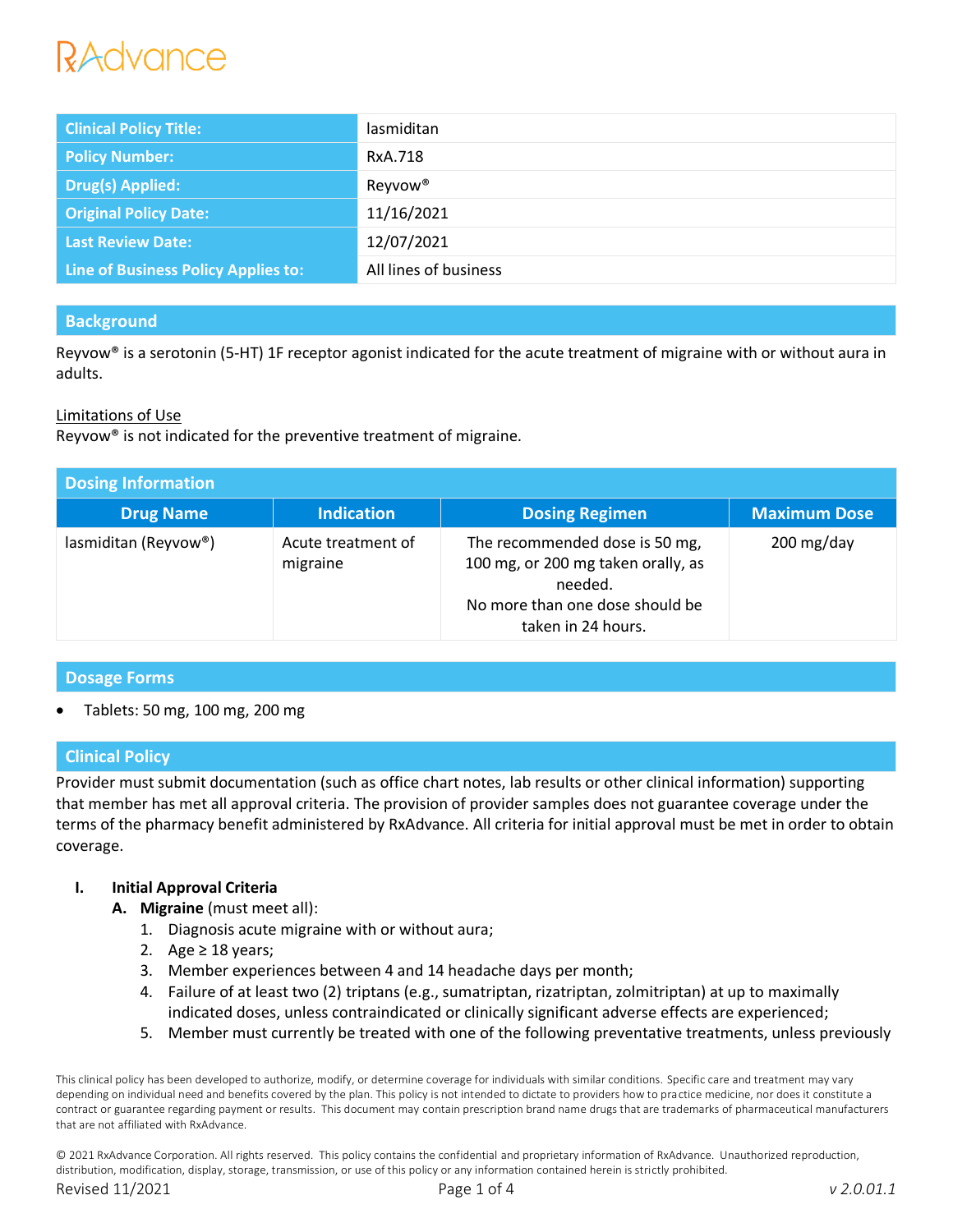

ineffective, contraindicated, or clinically significant adverse effects are experienced (a, b, or c):

- a. antiepileptic drugs (e.g., divalproex sodium, sodium valproate, topiramate);
- b. beta-blockers (e.g., metoprolol, propranolol, timolol);
- c. antidepressants (e.g., amitriptyline, venlafaxine);

6. Requested dose does not exceed 200 mg orally once daily.

#### **Approval Duration**

**Commercial:** 6 months **Medicaid:** 6 months

# **II. Continued Therapy Approval**

- **A. Migraine** (must meet all):
	- 1. Member is currently receiving medication that has been authorized by RxAdvance or member has previously met initial approval criteria listed in this policy;
	- 2. Member is responding positively to therapy;
	- 3. The requested dose does not exceed 200 mg orally once daily.

#### **Approval Duration**

**Commercial:** 12 months **Medicaid:** 12 months

#### **III. Appendices**

# **APPENDIX A: Abbreviation/Acronym Key**

ICHD: International Classification of Headache Disorders CNS: Central Nervous System

# **APPENDIX B: Therapeutic Alternatives**

Below are suggested therapeutic alternatives based on clinical guidance. Please check drug formulary for preferred agents and utilization management requirements.

| <b>Drug Name</b>                                     | <b>Dosing Regimen</b>                                                                                                                                                                      | <b>Maximum Dose</b>                                                                                         |
|------------------------------------------------------|--------------------------------------------------------------------------------------------------------------------------------------------------------------------------------------------|-------------------------------------------------------------------------------------------------------------|
| topiramate (Zomig <sup>®</sup> )                     | Recommended starting dose: 1.25 mg or<br>2.5 mg.<br>Maximum single dose: 5 mg<br>May repeat dose after 2 hours if needed;<br>not to exceed 10 mg in any 24-hour period                     | 5 mg per single dose or 10 mg<br>per 24 hours                                                               |
| rizatriptan benzoate<br>(Maxalt <sup>®</sup> )       | Adults: 5 or 10 mg single dose; separate<br>repeat doses by at least two hours;<br>maximum dose in a 24-hour period: 30 mg                                                                 | 30 mg/day                                                                                                   |
| sumatriptan and Naproxen<br>(Treximet <sup>®</sup> ) | Adults: 1 tablet of 85/500 mg.                                                                                                                                                             | Maximum dosage in a 24-hour<br>period: 2 tablets of 85 mg/500<br>mg; separate doses by at least 2<br>hours. |
| sumatriptan (Imitrex®)                               | Single dose of 25- mg, 50-mg, or 100-mg<br>tablet.<br>A second dose should only be considered<br>if some response to the first dose was<br>observed. Separate doses by at least 2<br>hours | Maximum dose in a 24-hour<br>period: 200 mg.                                                                |

© 2021 RxAdvance Corporation. All rights reserved. This policy contains the confidential and proprietary information of RxAdvance. Unauthorized reproduction, distribution, modification, display, storage, transmission, or use of this policy or any information contained herein is strictly prohibited.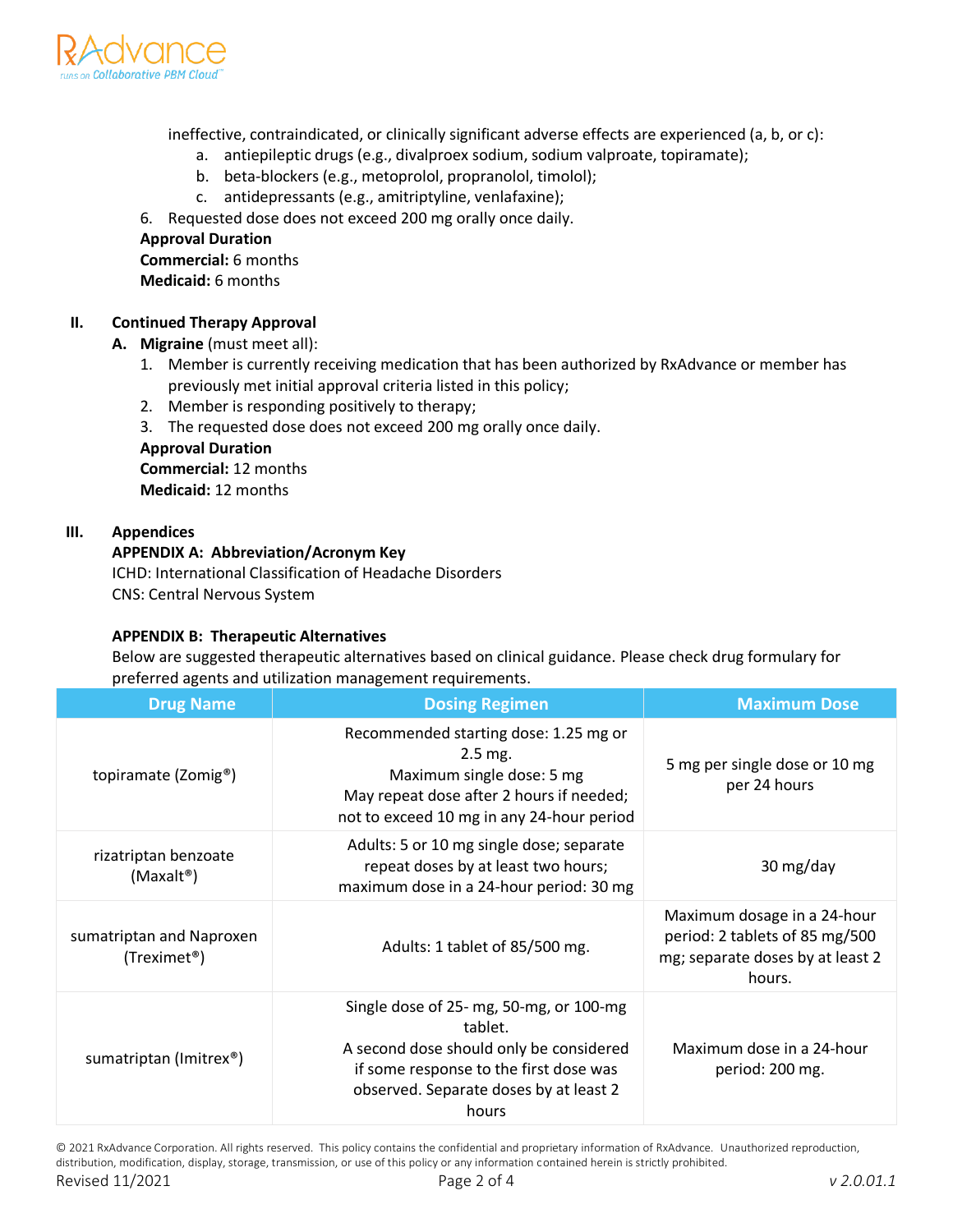

Therapeutic alternatives are listed as generic (Brand name®) when the drug is available by both generic and brand, Brand name® when the drug is available by brand only and generic name when the drug is available by generic only.

# **APPENDIX C: Contraindications/Boxed Warnings**

- Contraindication(s):
	- o None reported
- Boxed Warning(s):
	- o None reported

# **APPENDIX D: General Information**

- Driving Impairment: Advise patients not to drive or operate machinery until at least 8 hours after taking each dose of Reyvow®. Patients who cannot follow this advice should not take Reyvow®. Patients may not be able to assess their own driving competence and the degree of impairment caused by Reyvow®.
- Central Nervous System (CNS) Depression: Reyvow® may cause CNS depression and should be used with caution if used in combination with alcohol or other CNS depressants.
- Serotonin Syndrome: Reactions consistent with serotonin syndrome were reported in patients treated with Reyvow®. Discontinue Reyvow® if symptoms of serotonin syndrome occur.
- Medication Overuse Headache: Detoxification may be necessary.

# **References**

- 1. Reyvow® (lasmiditan) Prescribing Information. Indianapolis, IN: Lilly USA LLC; August 2021. Available at: [https://dailymed.nlm.nih.gov/dailymed/fda/fdaDrugXsl.cfm?setid=aea3358c-ff41-4490-9e6d](https://dailymed.nlm.nih.gov/dailymed/fda/fdaDrugXsl.cfm?setid=aea3358c-ff41-4490-9e6d-c7bf7b3de13f&type=display#section-8.5)[c7bf7b3de13f&type=display#section-8.5.](https://dailymed.nlm.nih.gov/dailymed/fda/fdaDrugXsl.cfm?setid=aea3358c-ff41-4490-9e6d-c7bf7b3de13f&type=display#section-8.5) Accessed November 16, 2021.
- 2. Imitrex tablets Prescribing Information. Research Triangle Park, NC: GlaxoSmithKline; December 2020. Available at: [https://dailymed.nlm.nih.gov/dailymed/fda/fdaDrugXsl.cfm?setid=584abe73-8290-4484-ff8e-](https://dailymed.nlm.nih.gov/dailymed/fda/fdaDrugXsl.cfm?setid=584abe73-8290-4484-ff8e-5890831c095e&type=display)[5890831c095e&type=display.](https://dailymed.nlm.nih.gov/dailymed/fda/fdaDrugXsl.cfm?setid=584abe73-8290-4484-ff8e-5890831c095e&type=display) Accessed November 16, 2021.
- 3. Treximet Prescribing Information. Morristown, NJ: Currax Pharmaceuticals LLC; April 2021. Available at: [https://dailymed.nlm.nih.gov/dailymed/fda/fdaDrugXsl.cfm?setid=42ddf376-8dc0-4236-be2a-](https://dailymed.nlm.nih.gov/dailymed/fda/fdaDrugXsl.cfm?setid=42ddf376-8dc0-4236-be2a-0c6ae92ece04&type=display)[0c6ae92ece04&type=display.](https://dailymed.nlm.nih.gov/dailymed/fda/fdaDrugXsl.cfm?setid=42ddf376-8dc0-4236-be2a-0c6ae92ece04&type=display) Accessed November 16, 2021.
- 4. Maxalt tablet Prescribing Information. Whitehouse Station, NJ: Merck & Co; September 2020. Available at: [https://dailymed.nlm.nih.gov/dailymed/fda/fdaDrugXsl.cfm?setid=d93286f5-99f7-4dc5-aa9d](https://dailymed.nlm.nih.gov/dailymed/fda/fdaDrugXsl.cfm?setid=d93286f5-99f7-4dc5-aa9d-ad73ab8490db&type=display)[ad73ab8490db&type=display](https://dailymed.nlm.nih.gov/dailymed/fda/fdaDrugXsl.cfm?setid=d93286f5-99f7-4dc5-aa9d-ad73ab8490db&type=display) . Accessed November 16, 2021.
- 5. Zomig and Zomig-ZMT Prescribing Information. Bridgewater, NJ: Amneal Pharmaceuticals; May 2019. Available at: [https://dailymed.nlm.nih.gov/dailymed/fda/fdaDrugXsl.cfm?setid=df93b636-103f-4fb5-26b6-](https://dailymed.nlm.nih.gov/dailymed/fda/fdaDrugXsl.cfm?setid=df93b636-103f-4fb5-26b6-50f639e29b1d&type=display) [50f639e29b1d&type=display.](https://dailymed.nlm.nih.gov/dailymed/fda/fdaDrugXsl.cfm?setid=df93b636-103f-4fb5-26b6-50f639e29b1d&type=display) Accessed November 16, 2021.
- 6. IPD Analytics Rx Insights New Drug Approval Review Reyvow 11 2019.pdf. Available at: [https://secure.ipdanalytics.com/User/Pharma/RxStrategy/Search?q=Reyvow.](https://secure.ipdanalytics.com/User/Pharma/RxStrategy/Search?q=Reyvow) Accessed November 16, 2021.
- 7. Reyvow, Lexi-Drug. Lexicomp. Wolters Kluwer Health, Inc. Riverwoods, IL. Available at: https://online.lexi.com/lco/action/doc/retrieve/docid/patch\_f/6874968?cesid=2PiPcpmitJH&searchUrl=%2Flco%2Fa ction%2Fsearch%3Fq%3DReyvow%26t%3Dname%26va%3DReyvow. Accessed November 16, 2021.
- 8. Clinical Pharmacology. Tampa, FL: Elsevier, 2020. Available at: https://www.clinicalkey.com. Accessed November 16, 2021.

| <b>Review/Revision History</b> | <b>Review/Revision Date</b> | <b>P&amp;T Approval Date</b> |
|--------------------------------|-----------------------------|------------------------------|
| Policy established.            | 11/16/2021                  | 12/07/2021                   |

© 2021 RxAdvance Corporation. All rights reserved. This policy contains the confidential and proprietary information of RxAdvance. Unauthorized reproduction, distribution, modification, display, storage, transmission, or use of this policy or any information contained herein is strictly prohibited.